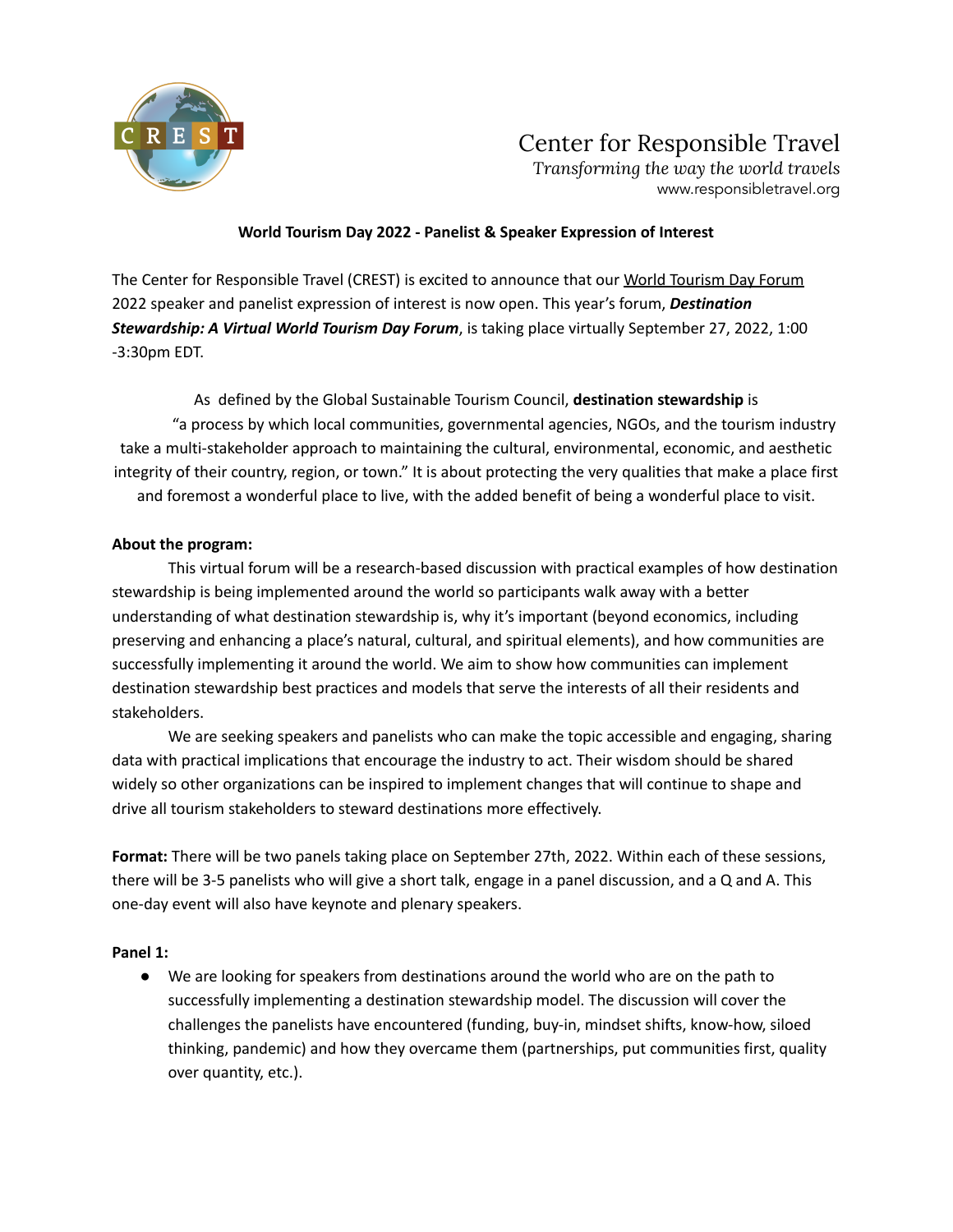

# Center for Responsible Travel

*Transforming the way the world travels* www.responsibletravel.org

#### **Panel 2:**

● We are looking for destination managers and marketing professionals who can answer the following questions: How are marketing professionals working to best leverage community-centered storytelling to promote their destinations? How is the story of destination stewardship framed and how can we use marketing to put communities first and prioritize Justice, Equality, Diversity, and Inclusion (JEDI) principles?

#### **Plenary**:

- We call for plenary speakers from around the world to present their innovative ideas and share inspiring messages with our attendees at this global platform on Destination Stewardship.
- We are seeking two plenary speakers, who will present for 5 minutes, serving as an introduction to each of the panels. Please refer to the panel descriptions when applying for either plenary speaker 1 or 2.

**Please note:** CREST staff members are diligently working to improve our organization and ourselves through a diverse, equitable, and inclusive lens. We seek to create a more equitable future for destinations and communities through sustainable tourism solutions by challenging marginalization in tourism development, bringing a diverse spectrum of voices to the forefront of our initiatives, and fostering equitable access to opportunities and resources to the best of our ability. Together, we have a chance at fostering a happy and healthy community.

#### **Honorarium**:

If you are selected as a speaker or panelist, we will provide an honorarium. If the speaker can't accept an honorarium, we're happy to donate it in the speaker's name to a charity of their choice. Unfortunately, we cannot accommodate requests to split honoraria between multiple individuals or organizations.

#### **Commitment**:

- Our conference's presentations are developed iteratively and collaboratively. As a presenter, you would commit to one hour on the day of, and an hour-long prep session held in mid-August leading up to the conference.
- Panelists would need to be live the day of the Forum: no pre-recorded videos.
	- $\circ$  We are aiming to have the panels from 1:00 -3:30 pm EDT, however if a speaker cannot commit to a time within this timeframe, we will consider changing it.
- We would need your speaker bio and photo by June 15th.